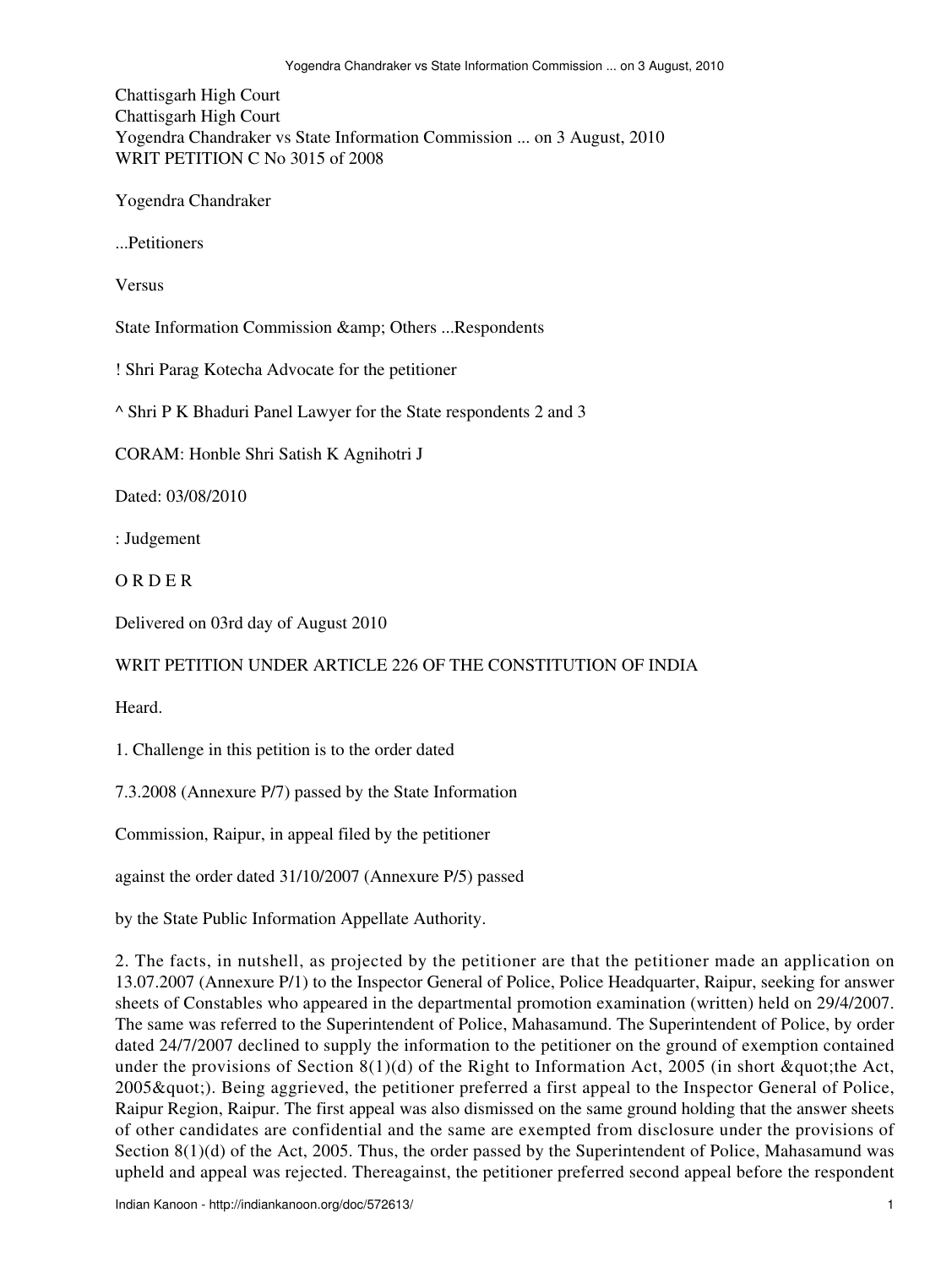No.1, the respondent No.1 having agreed with the conclusions and order passed by the Superintendent of Police, Mahasamund and the order in appeal passed by the Inspector General of Police, dismissed the second appeal, thus this petition.

3. Shri Kotecha, learned counsel appearing for the petitioner would submit that the information sought for by the petitioner has not been granted to him on the ground that under the provisions of section  $8(1)(d)$  of the Act, 2005, the documents as required by him, cannot be granted. However, there is no such bar in providing certified copy of the answer sheets. The aforesaid provision is not at all attracted in this case. The respondents ought to have sought consent of the Constables i.e. third party for disclosing the information of their answer sheets.

4. Shri Kotecha, would further submits that the provisions of 8(1)(d) of the Act, 2005 is not applicable in the case on hand, as the answer sheets are not covered under the said provisions as it is not commercial confidence, trade secretes or intellectual property, and the disclosure of the same would also not harm the competitive position of the third party. Thus, refusal to submit information with regard to answer sheets of candidates appearing in the departmental promotion examination is not covered under any provisions of exemption clause as enshrined in section 8 of the Act, 2005.

5. Per contra, Shri Bhaduri, learned Panel Lawyer

appearing for the State/respondent No. 2 and 3 would

submit that the petitioner, on his own has come to a

conclusion that some fraudulent activities have taken

place in promotion of constables to Head Constable `A'

without any basis. Under the provisions of section  $8(1)(d)$ 

of the Act, 2005, the petitioner was rightly not given the

copies of answer sheets of the constables who appeared in

the written examination. Even otherwise, the provisions

of section  $8(1)(e)$  and (j) would also be attracted in this

case and thus, the petitioner has rightly been denied any information.

6. Shri Bhaduri would further submit that the petitioner is a complete stranger to the conduct of the examination as he is an Advocate and has nothing to do with the examination being conducted for the Constables by the Department. It was also not an open examination but an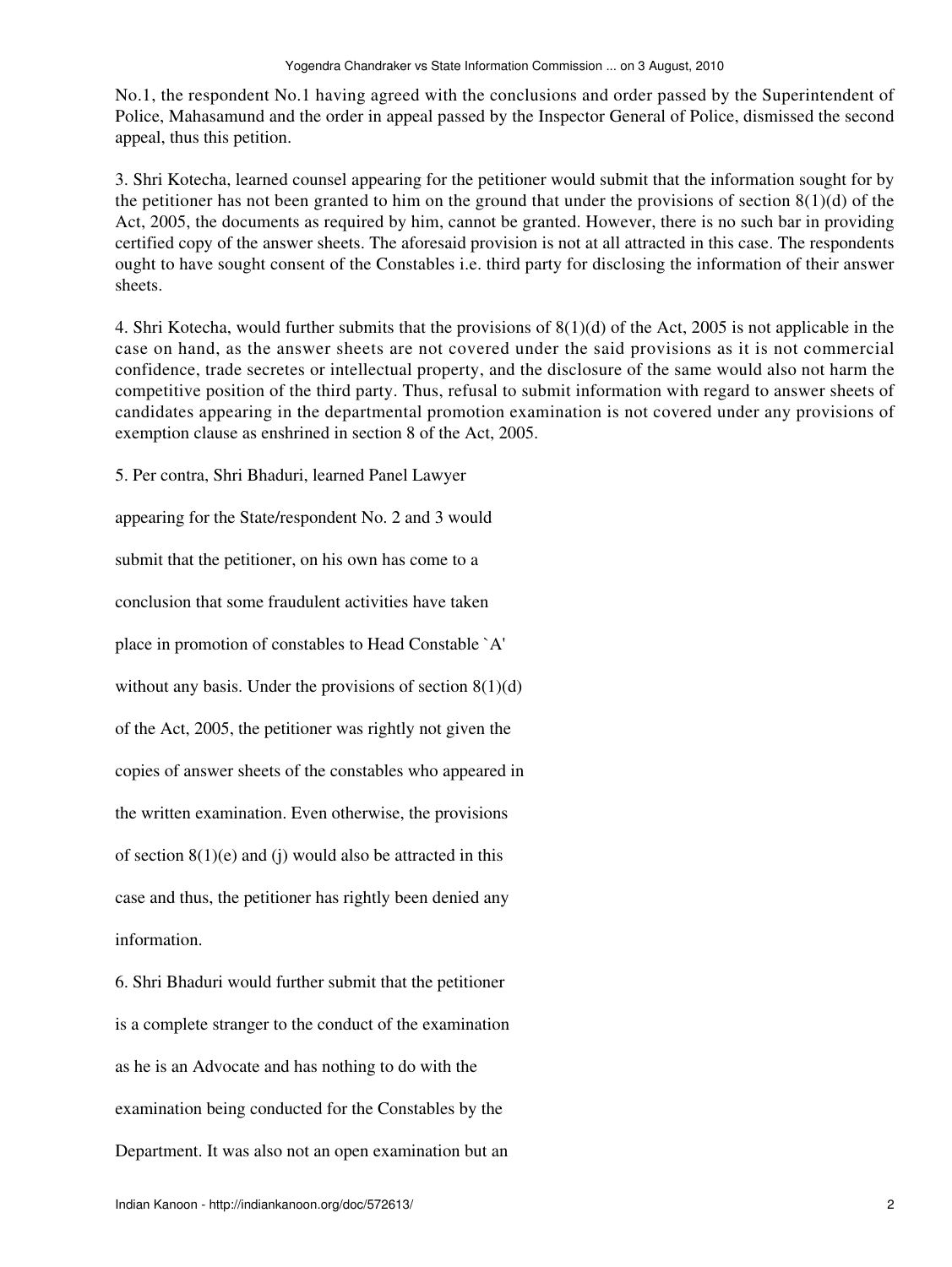examination for promotion to the post of Head Constable

`A' wherein only the constables working in the department

were allowed to appear and not the general public.

7. Section 8(1)(d), (e) and (j) of the Act, 2005 reads as under:

"8. Exemption from disclosure of information. - (1) Notwithstanding anything contained in this Act, there shall be no obligation to given any citizen, -

xxx xxx xxx

xxx xxx xxx

(d) information including commercial confidence, trade secrets or intellectual property, the disclosure of which would harm the competitive position of a third party, unless the competent authority is satisfied that larger public interest warrants the disclosure of such information;

(e) information available to a person in his fiduciary relationship, unless the competent authority is satisfied that the larger public interest warrants the disclosure of such information.

xxx xxx xxx

(j) information which relates to personal information the disclosure of which has no relationship to any public activity or interest, or which would cause unwarranted invasion of the privacy of the individual unless the Central Information Officer or the State Public information Officer or the appellate authority, as the case may be, is satisfied that the larger public interest justifies the disclosure of such information:

Provided that the information which

cannot be denied to the Parliament or a State Legislature shall not be denied to any person.

xxx xxx xxx"

8. On perusal of the pleadings and documents, there is

no quarrel that any person may make request in writing or

through electronic means in English or Hindi to obtain

information and the information request cannot be turned

down on the ground that he was a stranger to the documents

or he has not disclosed the reasons for the said

information under provisions of Section 6 of the Act,

2006. In the case on hand, the petitioner being an

Advocate has made a request for supply a copy of answer